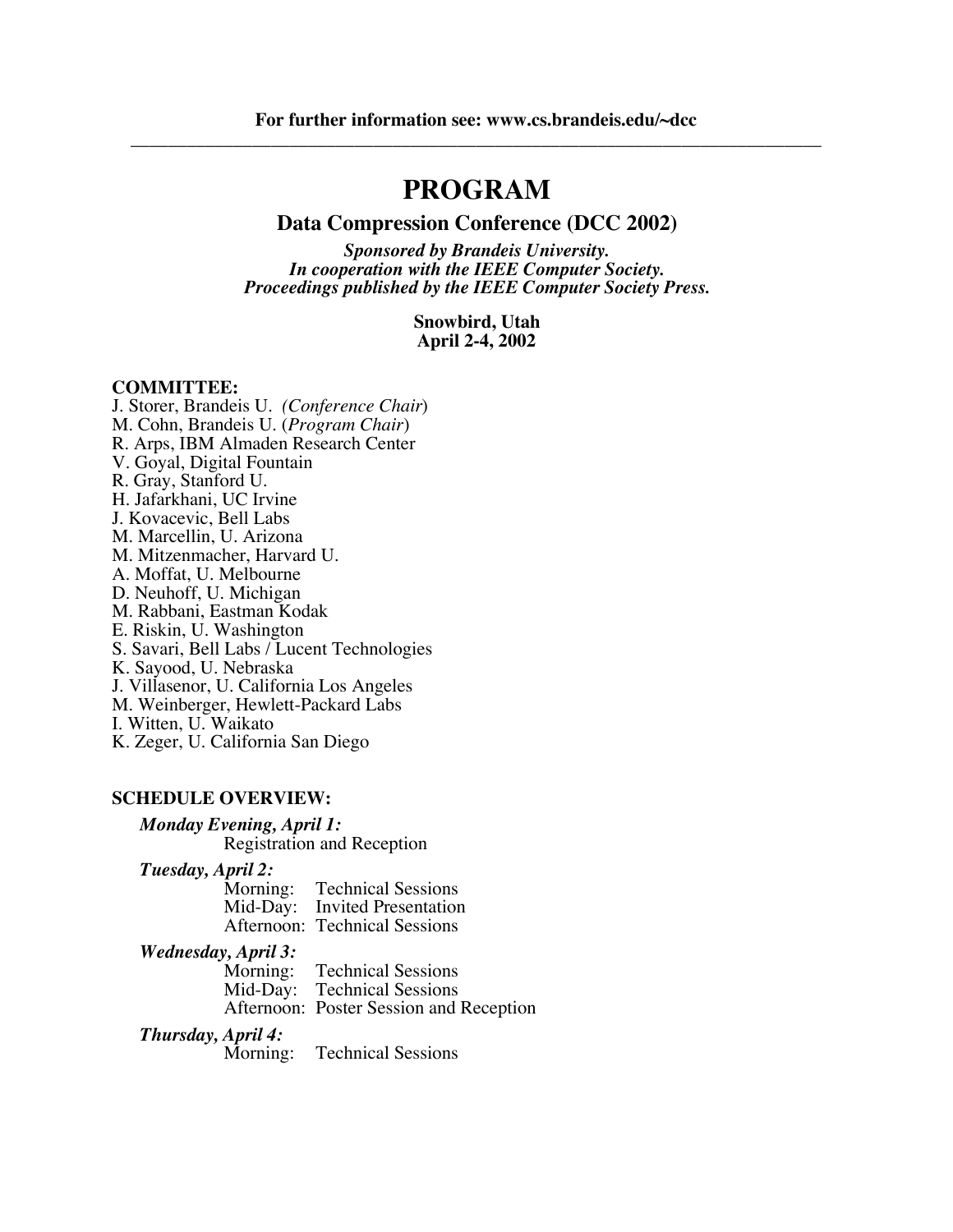**MONDAY EVENING**

Registration / Reception, 7:00-10:00pm (Golden Cliff Room)

### **TUESDAY MORNING**

| Welcome: 7:45am                                                                                                                                                                                                                                                   |
|-------------------------------------------------------------------------------------------------------------------------------------------------------------------------------------------------------------------------------------------------------------------|
| <b>Session 1:</b> 8:00am - 9:40am                                                                                                                                                                                                                                 |
| O. Guleryuz<br>Epson Palo Alto Laboratory                                                                                                                                                                                                                         |
| 8:20am: Multiple Description Coding of Predictively Encoded Sequences13<br>A. Jagmohan and K. Ratakonda<br><b>IBM T.J. Watson Research Center</b>                                                                                                                 |
| P. Simard, D. Steinkraus, and H. Malvar<br>Microsoft Research                                                                                                                                                                                                     |
| X. Li<br>Sharp Laboratories of America                                                                                                                                                                                                                            |
| 9:40am: Image Compression Using an Efficient Edge Cartoon + Texture Model43<br>M. Wakin, J. Romberg, H. Choi, and R. Baraniuk<br>Rice University                                                                                                                  |
| <b>Break:</b> 9:40am - 10:00am                                                                                                                                                                                                                                    |
| <b>Session 2:</b> 10:00am - 12:00noon                                                                                                                                                                                                                             |
| <b>10:00am:</b> Computing Rate-Distortion Optimized Policies for Streaming<br>Media to Wireless Clients<br>J. Chakareski <sup>†‡</sup> , P.A. Chou <sup>†</sup> , and B. Aazhang <sup>‡</sup><br><sup>†</sup> Microsoft Corporation, <sup>‡</sup> Rice University |
| 10:20am: Rate-Based versus Distortion-Based Optimal Joint Source-Channel Coding63<br>R. Hamzaoui, V. Stankovi_, and Z. Xiong <sup>†</sup><br>Universität Leipzig, <sup>†</sup> Texas A&M University                                                               |
| 10:40am: Globally Optimal Uneven Error-Protected Packetization<br>S. Dumitrescu, X. Wu, and Z. Wang                                                                                                                                                               |
| University of Western Ontario<br>11:00am: Combining FEC and Optimal Soft-Input Source Decoding for the Reliable<br>J. Kliewer and R. Thobaben                                                                                                                     |
| University of Kiel<br>E. Tuncel, P. Koulgi, S. Regunathan, and K. Rose                                                                                                                                                                                            |
| University of California at Santa Barbara<br>11:40am: Source Requantization: Successive Degradation and Bit Stealing 102<br>A.S. Cohen, S.C. Draper, E. Martinian, and G.W. Wornell<br>Massachusetts Institute of Technology                                      |

**Lunch Break:** 12:00pm - 2:30pm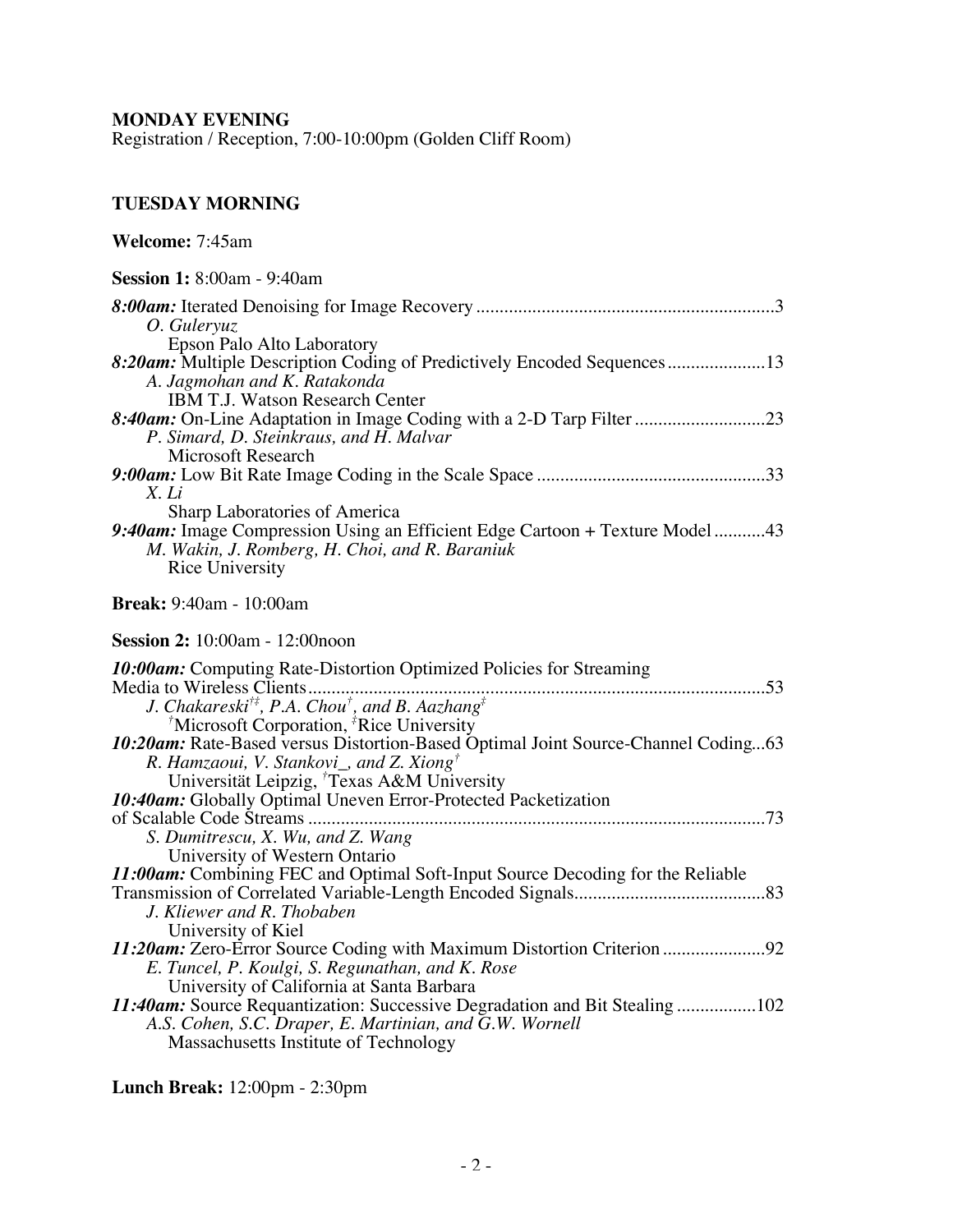### **TUESDAY MID-DAY**

Invited Presentation, 2:30pm - 3:30pm

"Browsing Around a Digital Library"

*Dr. Ian Witten* U. Waikato, Hamilton, New Zealand

**Abstract:** What will it be like to work in the digital library of the future? We begin by browsing around an experimental digital library of the present, glancing at some collections and seeing how they are organized. Then we look to the future. Although present digital libraries are quite like conventional libraries, we argue that future ones will feel qualitatively different. Readers--and writers--will work in the library using a kind of context-directed browsing. This will be supported by structures derived from automatic analysis of the contents of the library--not just the catalog, or abstracts, but the full text of the books and journals--using new techniques of data mining.

**Break:** 3:30 - 4:00pm

### **TUESDAY AFTERNOON**

**Session 3:** 4:00pm - 5:20pm

| 4:00pm: Searching BWT Compressed Text with the Boyer-Moore Algorithm                                                    |
|-------------------------------------------------------------------------------------------------------------------------|
| T. Bell, M. Powell, A. Mukherjee <sup>†</sup> , and D. Adjeroh <sup><math>#</math></sup>                                |
| University of Canterbury, <sup>†</sup> University of Central Florida, <sup>‡</sup> West Virginia U.                     |
|                                                                                                                         |
| K. Randall, R. Stata, R. Wickremesinghe <sup>†</sup> , and J. Wiener                                                    |
| Compaq Systems Research Center, <sup>†</sup> Duke University                                                            |
|                                                                                                                         |
| Y. Zhang and R. Gupta                                                                                                   |
| The University of Arizona                                                                                               |
|                                                                                                                         |
| S.T. Klein and D. Shapira <sup>†</sup>                                                                                  |
| Bar Ilan University, <sup>†</sup> Brandeis University                                                                   |
|                                                                                                                         |
| <b>Break:</b> $5:20 \text{pm} - 5:40 \text{pm}$                                                                         |
| <b>Session 4:</b> 5:40pm $-$ 6:40pm                                                                                     |
| 5:40pm: An Analysis of Perceptual Artifacts in MPEG Scalable Audio Coding152                                            |
| C.D. Creusere                                                                                                           |
| New Mexico State University                                                                                             |
| 6:00pm: Robust Video Transmission over Binary Symmetric Channels with                                                   |
|                                                                                                                         |
| B. Banister, B. Belzer, and T. Fischer                                                                                  |
| <b>Washington State University</b>                                                                                      |
| 6:20pm: Improved Fine Granular Scalable Coding with Inter-layer Prediction 172<br>Y. He, X. Zhao, Y. Zhong, and S. Yang |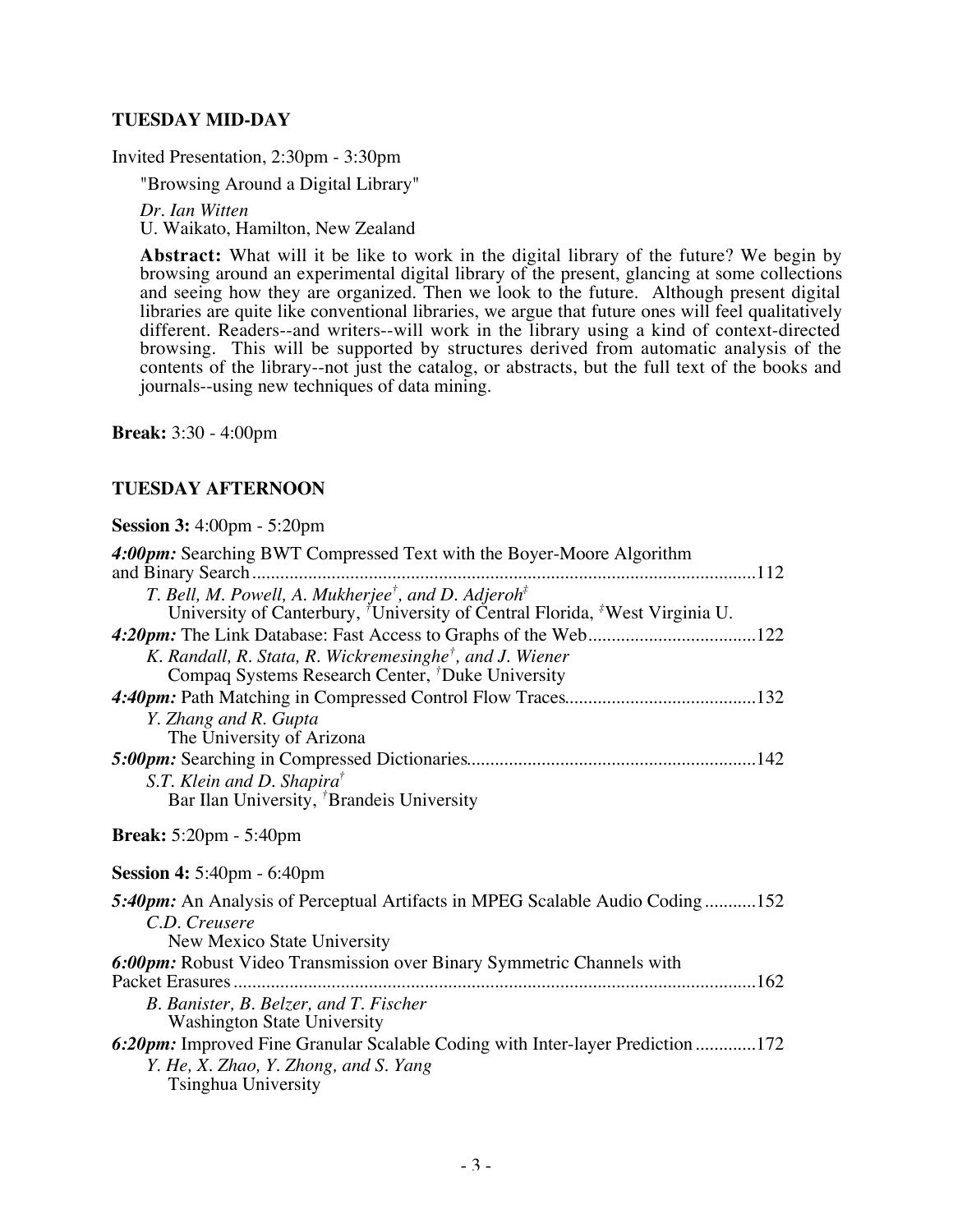## **WEDNESDAY MORNING**

| <b>Session 5:</b> 8:00am - 9:40am                                                                                                               |
|-------------------------------------------------------------------------------------------------------------------------------------------------|
| 8:00am: Incremental Calculation                                                                                                                 |
|                                                                                                                                                 |
| M. Liddell and A. Moffat                                                                                                                        |
| The University of Melbourne                                                                                                                     |
|                                                                                                                                                 |
| M. Drinic and D. Kirovski <sup>†</sup>                                                                                                          |
| University of California at Los Angeles, <sup>†</sup> Microsoft Research                                                                        |
|                                                                                                                                                 |
| D. Shkarin<br>Institute for Dynamics of Geospheres                                                                                              |
| 9:00am: Context Tree Compression of Multi-component Map Images212                                                                               |
| P. Kopylov and P. Fränti                                                                                                                        |
| University of Joensuu                                                                                                                           |
| 9:20am: Precise Average Redundancy of an Idealized Arithmetic Coding222                                                                         |
| M. Drmota, H.-K. Hwang <sup>†</sup> , and W. Szpankowski <sup>‡</sup>                                                                           |
| Institut für Geometrie, <sup>†</sup> Institute of Statistical Science, <sup>‡</sup> Purdue University                                           |
| <b>Break:</b> 9:40am - 10:00am                                                                                                                  |
| <b>Session 6:</b> 10:00am - 12:00noon                                                                                                           |
| 10:00am: Quantized Frame Expansions in a Wireless Environment232                                                                                |
| A.C. Lozano <sup>†‡</sup> , J. Kovacevic <sup>‡</sup> , and M. Andrews <sup>‡</sup>                                                             |
| <sup>†</sup> Massachusetts Institute of Technology, <sup>#</sup> Lucent Technologies                                                            |
| 10:20am: Data Compression of Correlated Non-binary Sources                                                                                      |
|                                                                                                                                                 |
|                                                                                                                                                 |
| Y. Zhao and J. Garcia-Frias                                                                                                                     |
| University of Delaware                                                                                                                          |
| 10:40am: Compression with Side Information Using Turbo Codes252                                                                                 |
| A. Aaron and B. Girod                                                                                                                           |
| <b>Stanford University</b>                                                                                                                      |
| 11:00am: n-Channel Multiple Descriptions: Theory and Constructions262                                                                           |
| R. Puri, S.S. Pradhan <sup>†</sup> , and K. Ramchandran                                                                                         |
| University of California at Berkeley, <sup>†</sup> University of Michigan<br>11:20am: Progressive Image Communication over Binary Channels with |
|                                                                                                                                                 |
| F. Behnamfar, F. Alajaji, and T. Linder                                                                                                         |
| Queen's University                                                                                                                              |
| 11:40am: Syndrome Decoding and Performance Analysis of DFT Codes                                                                                |
| .282                                                                                                                                            |
| G. Rath and C. Guillemot<br>Campus de Beaulieu                                                                                                  |

**Lunch Break:** 12:00pm - 2:00pm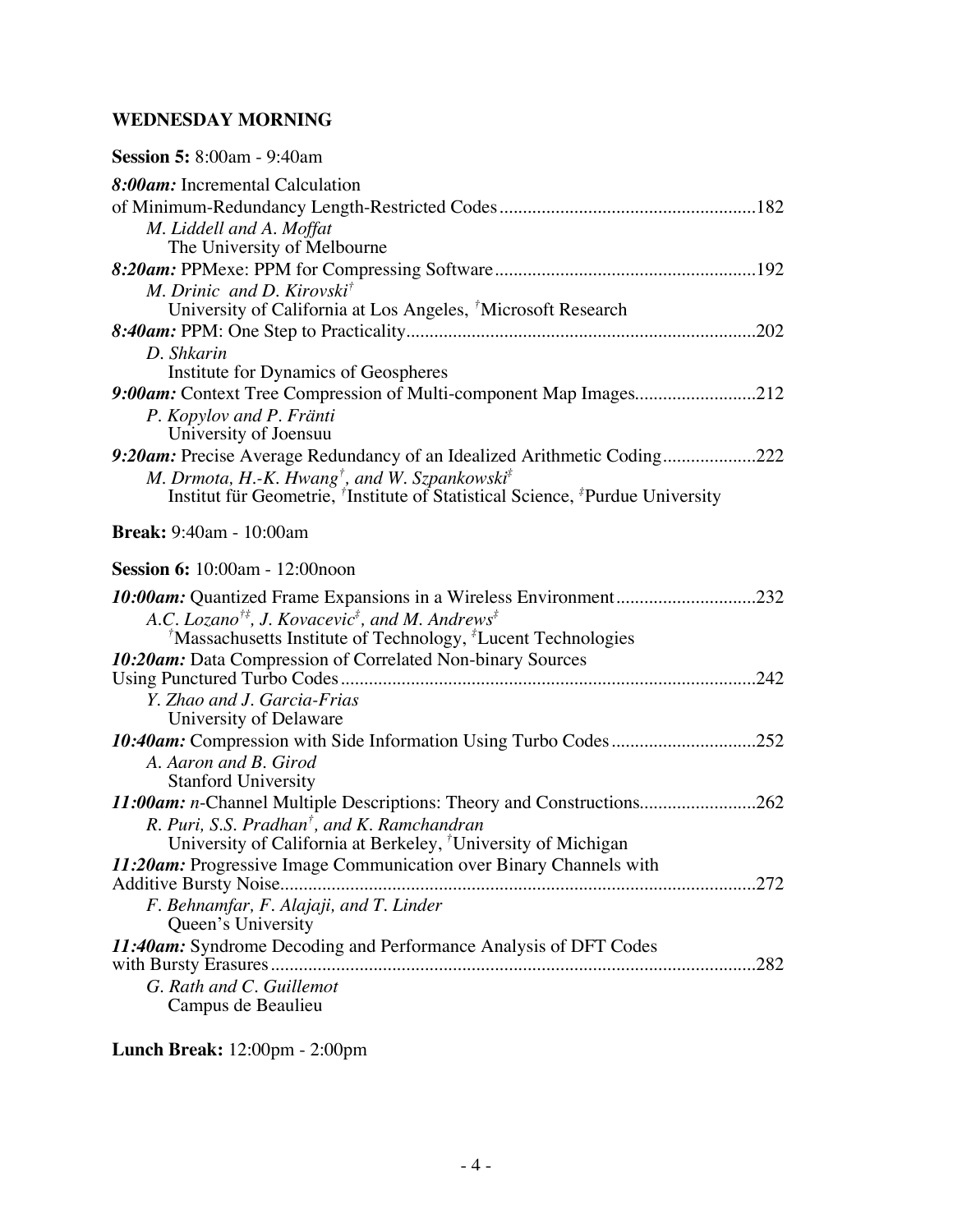## **WEDNESDAY MID-DAY**

| <b>Session 7:</b> 2:00pm $-3:20$ pm                                        |
|----------------------------------------------------------------------------|
| 2:00pm: Quantizers with Uniform Encoders and Channel Optimized Decoders292 |
| B. Farber and K. Zeger                                                     |
| University of California at San Diego                                      |
| 2:20pm: Quantization as Histogram Segmentation: Globally Optimal           |
|                                                                            |
| D. Muresan and M. Effros <sup>†</sup>                                      |
| Stanford University, <sup>†</sup> California Institute of Technology       |
| 2:40pm: Codecell Contiguity in Optimal Fixed-Rate                          |
| .312                                                                       |
| M. Effros and D. Muresan <sup>†</sup>                                      |
| California Institute of Technology, <sup>†</sup> Stanford University       |
| .322                                                                       |
| X. Wu and S. Dumitrescu                                                    |
| University of Western Ontario                                              |

### **POSTER SESSION AND RECEPTION**

4:00-7:00pm In the Golden Cliff Room

(Titles are listed later in this program; abstracts of each presentation appear in the proceedings.)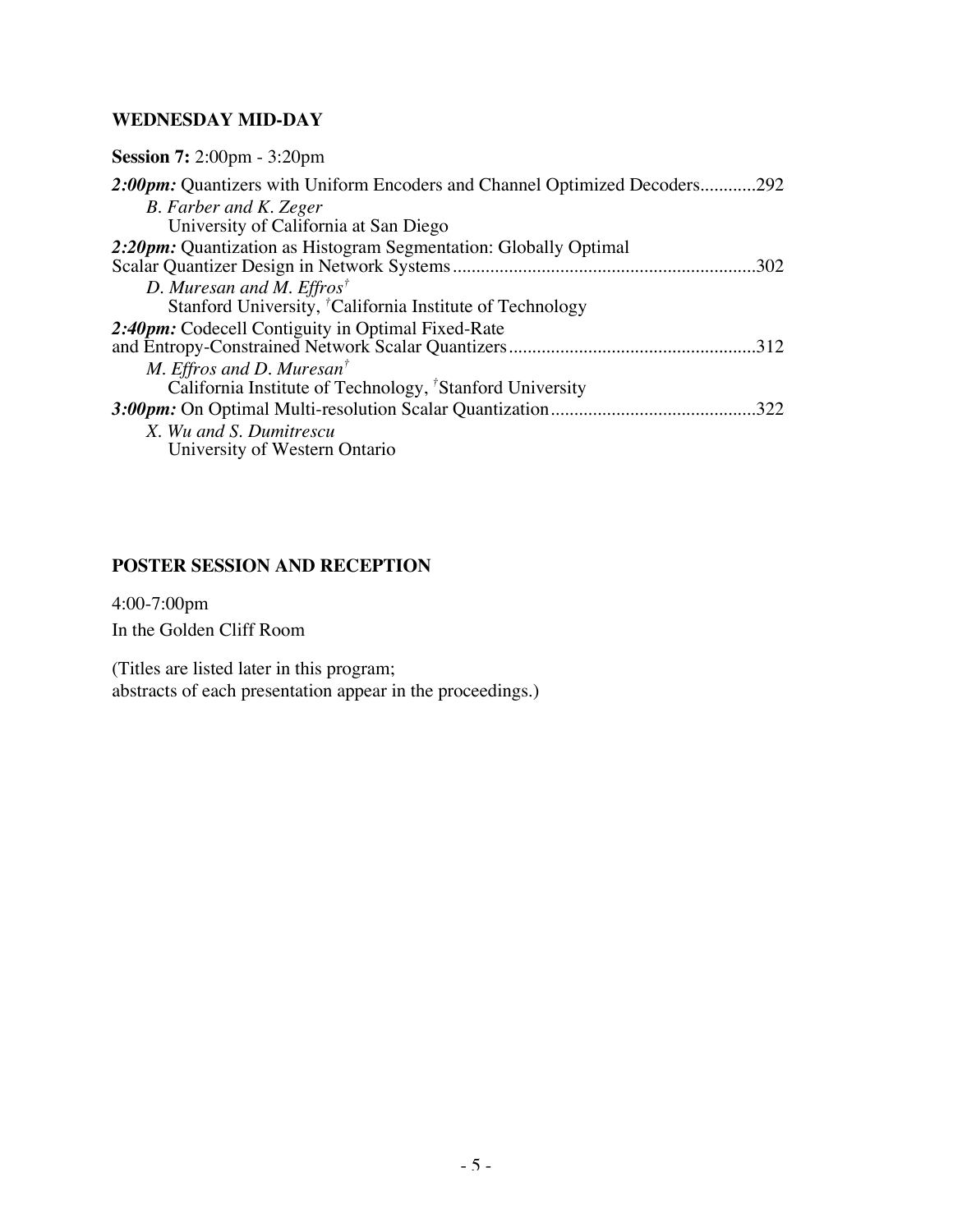## **THURSDAY MORNING**

| <b>Session 8:</b> 8:00am - 9:40am                                              |
|--------------------------------------------------------------------------------|
|                                                                                |
| <b>B.O.</b> Christiansen and K.E. Schauser                                     |
| University of California at Santa Barbara                                      |
|                                                                                |
| D. Blandford and G. Blelloch                                                   |
| Carnegie Mellon University<br>8:40am: Bit Allocation in Sub-linear Time        |
|                                                                                |
| A.E. Mohr                                                                      |
| University of Washington                                                       |
| 9:00am: Progressive Coding of Palette Images and Digital Maps362               |
| S. Forchhammer and J.M. Salinas                                                |
| Technical University of Denmark                                                |
| 9:20am: Improved Behaviour of Tries by the "Symmetrization" of the Source372   |
| Y. Reznik and W. Szpankowski <sup>†</sup>                                      |
| RealNetworks, Inc., <sup>†</sup> Purdue University                             |
| <b>Break:</b> 9:40am - 10:00am                                                 |
| <b>Session 9:</b> 10:00am - 12:00noon                                          |
| 10:00am: A Source Coding Approach to Classification by Vector Quantization     |
|                                                                                |
| J. Li<br>The Pennsylvania State University                                     |
| 10:20am: Adaptive Parametric Vector Quantization by Natural Type Selection 392 |
| Y. Kochman and R. Zamir                                                        |
| Tel Aviv University                                                            |
| 10:40am: Reduced Complexity Quantization under Classification Constraints402   |
| N. Srinivasamurthy and A. Ortega                                               |
| University of Southern California                                              |
| 11:00am: Interpolation of Bandlimited Functions                                |
|                                                                                |
| Z. Cvetkovic, I. Daubechies <sup>†</sup> , and B.F. Logan                      |
| AT&T Shannon Lab, <sup>†</sup> Princeton University                            |
| 11:20am: Omnidirectionally Balanced Multiwavelets                              |
| .422<br>J.E. Fowler and L. Hua                                                 |
| Mississippi State University                                                   |
| 11:40am: Joint Embedded Coding of Data and Grid Using First-Generation         |
|                                                                                |
| J.E. Fowler and Y. Wang                                                        |
| Mississippi State University                                                   |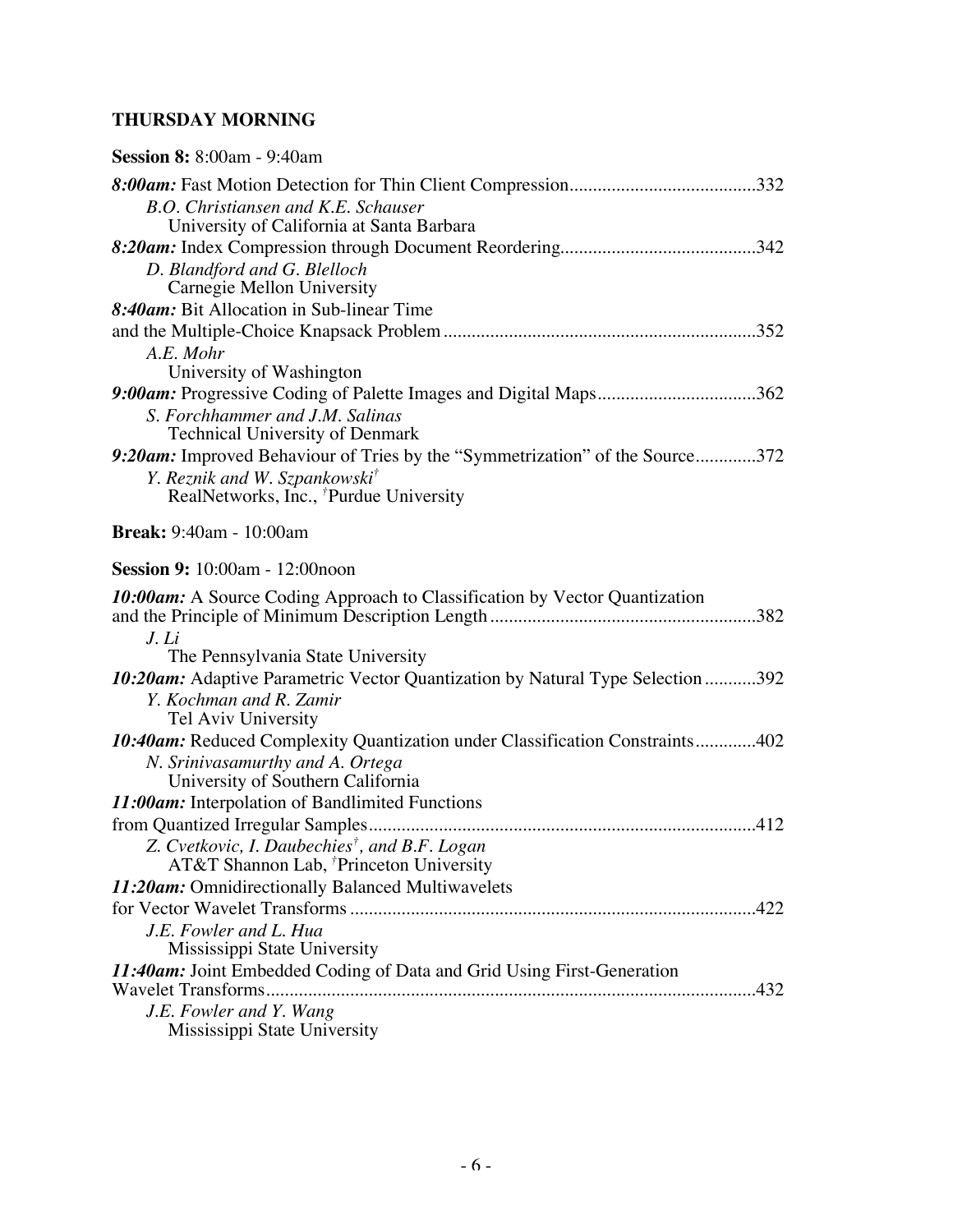## **Poster Session**

### (listed alphabetically by first author)

| D. Adjeroh, A. Mukherjee <sup>†</sup> , T. Bell <sup>‡</sup> , M. Powell <sup>‡</sup> , and N. Zhang <sup>†</sup><br>West Virginia University, University of Central Florida, <sup>#</sup> U. Canterbury |
|----------------------------------------------------------------------------------------------------------------------------------------------------------------------------------------------------------|
| Geometry Compression of 3-D Mesh Models Using a Joint Prediction446                                                                                                                                      |
| J.-H. Ahn and Y.-S. $Ho$                                                                                                                                                                                 |
| Kwangju Institute of Science and Technology                                                                                                                                                              |
| Generalization of the BWT Transformation and Inversion Ranks447                                                                                                                                          |
| Z. Arnavut<br><b>SUNY College at Fredonia</b>                                                                                                                                                            |
|                                                                                                                                                                                                          |
| J. Barros and S. Servetto <sup>†</sup>                                                                                                                                                                   |
| Munich University of Technology, <sup>†</sup> Cornell University                                                                                                                                         |
|                                                                                                                                                                                                          |
| A. Chu                                                                                                                                                                                                   |
| Saratoga High School                                                                                                                                                                                     |
| A Parallel Algorithm for Lossless Image Compression by Block Matching450                                                                                                                                 |
| L. Cinque, F. Liberati, and S. De Agostino <sup>†</sup>                                                                                                                                                  |
| University of Rome, <sup>†</sup> Armstrong Atlantic State University                                                                                                                                     |
| Fast Peak Autocorrelation Finding for Periodicity-Exploiting                                                                                                                                             |
|                                                                                                                                                                                                          |
| C. Constantinescu and R. Arps<br><b>IBM Almaden Research Center</b>                                                                                                                                      |
| A Wavelet Based Low Complexity Embedded Block Coding Algorithm 452                                                                                                                                       |
| B. Das and S. Banerjee                                                                                                                                                                                   |
| Indian Institute of Technology                                                                                                                                                                           |
|                                                                                                                                                                                                          |
| T. Eriksson, M. Novak, and J.B. Anderson                                                                                                                                                                 |
| Lund University                                                                                                                                                                                          |
| Diagnostically Lossless 3D Wavelet Compression for Digital Angiogram Video454                                                                                                                            |
| D. Gibson, M. Spann, and S.I. Woolley                                                                                                                                                                    |
| University of Birmingham                                                                                                                                                                                 |
| Overhead-Constrained Rate-Allocation for Scalable Video                                                                                                                                                  |
|                                                                                                                                                                                                          |
| B. Hong and A. Nosratinia                                                                                                                                                                                |
| University of Texas at Dallas                                                                                                                                                                            |
|                                                                                                                                                                                                          |
| E.S. Hong and R.E. Ladner                                                                                                                                                                                |
| University of Washington                                                                                                                                                                                 |
| A Character Elimination Algorithm for Lossless Data Compression457                                                                                                                                       |
| M. Hosang<br><b>Brandeis University</b>                                                                                                                                                                  |
|                                                                                                                                                                                                          |
| H.M. Kim, H.-S. Kim, and T. Acharya                                                                                                                                                                      |
| Intel Corporation                                                                                                                                                                                        |
|                                                                                                                                                                                                          |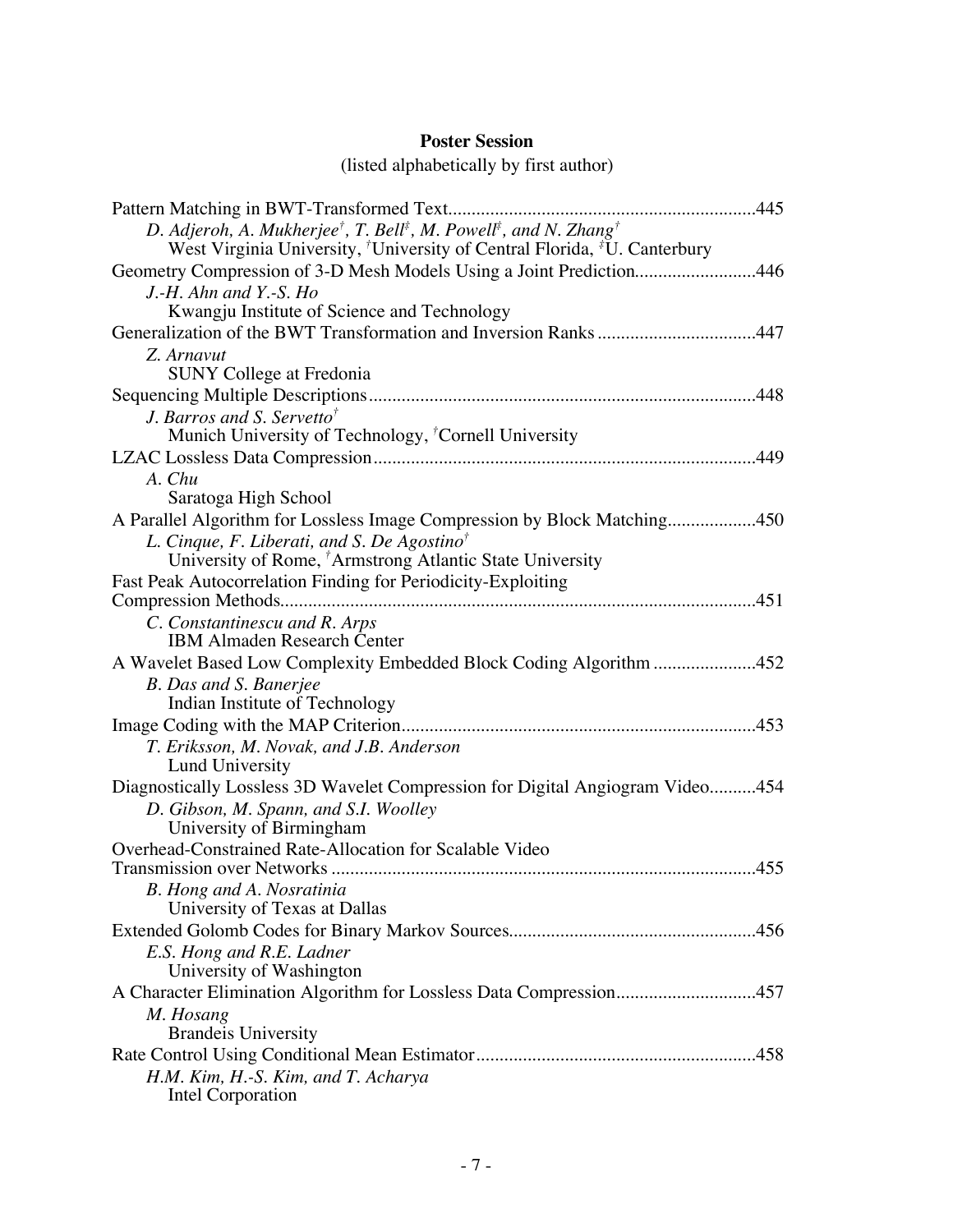| On Coding of Sources with Two-Sided Geometric Distribution Using                                                                                           |
|------------------------------------------------------------------------------------------------------------------------------------------------------------|
| A. Krivoulets                                                                                                                                              |
| IT University of Copenhagen                                                                                                                                |
| Using Multiple Huffman Code Tables for Optimal Coding of DCT Blocks460                                                                                     |
| G. Lakhani                                                                                                                                                 |
| <b>Texas Tech University</b>                                                                                                                               |
| Low-Complexity Interpolation Coding for Server-Based Computing 461                                                                                         |
| F. Li and J. Nieh<br>Columbia University                                                                                                                   |
|                                                                                                                                                            |
| X. Li                                                                                                                                                      |
| Sharp Laboratories of America                                                                                                                              |
| Perceptual Preprocessing Techniques Applied to Video Compression:                                                                                          |
| G. Marquant                                                                                                                                                |
| <b>Philips Research France</b>                                                                                                                             |
|                                                                                                                                                            |
| M. Mecking and T. Stockhammer                                                                                                                              |
| Munich University of Technology                                                                                                                            |
| Turbo Source Coding: A Noise-Robust Approach to Data Compression 465                                                                                       |
| P. Mitran and J. Bajcsy                                                                                                                                    |
| McGill University                                                                                                                                          |
|                                                                                                                                                            |
| A. Neogi and T. Chiueh<br>State University of New York at Stony Brook                                                                                      |
|                                                                                                                                                            |
| U. Niedermeier, J. Heuer <sup>†</sup> , A. Hutter <sup>†</sup> , and W. Stechele                                                                           |
| Munich University of Technology, 'Siemens AG, Corporate Technology                                                                                         |
| Compression of Image Block Means for Non-equal Size Partition                                                                                              |
|                                                                                                                                                            |
| N.N. Ponomarenko, K. Egiazarian <sup>†</sup> , V.V. Lukin, and J.T. Astola <sup>†</sup><br>National Aerospace University, Tampere University of Technology |
|                                                                                                                                                            |
| J. Rautio, J. Tanninen <sup>†</sup> , and J. Tarhio                                                                                                        |
| Helsinki University of Technology, <sup>†</sup> University of Joensuu                                                                                      |
|                                                                                                                                                            |
| S. Ristov and E. Laporte <sup>†</sup>                                                                                                                      |
| Rudjer Boskovic Institute, <sup>†</sup> Université de Marne-la-Vallée                                                                                      |
|                                                                                                                                                            |
| S. Shekhar, Y. Huang, and J. Djugash<br>University of Minnesota                                                                                            |
| Optimized Edgebreaker Encoding for Large and Regular Triangle Meshes472                                                                                    |
| A. Szymczak                                                                                                                                                |
| Georgia Tech                                                                                                                                               |
| Diagnostically Lossless Compression of Pipeline Inspection Data473                                                                                         |
| W.-C. Tham, S. Woolley, S. Cribbs <sup>†</sup> , and D. Anderson <sup>†</sup>                                                                              |
| The University of Birmingham, <sup><i>'</i></sup> Pipeline Integrity Int'l Group Ltd.                                                                      |